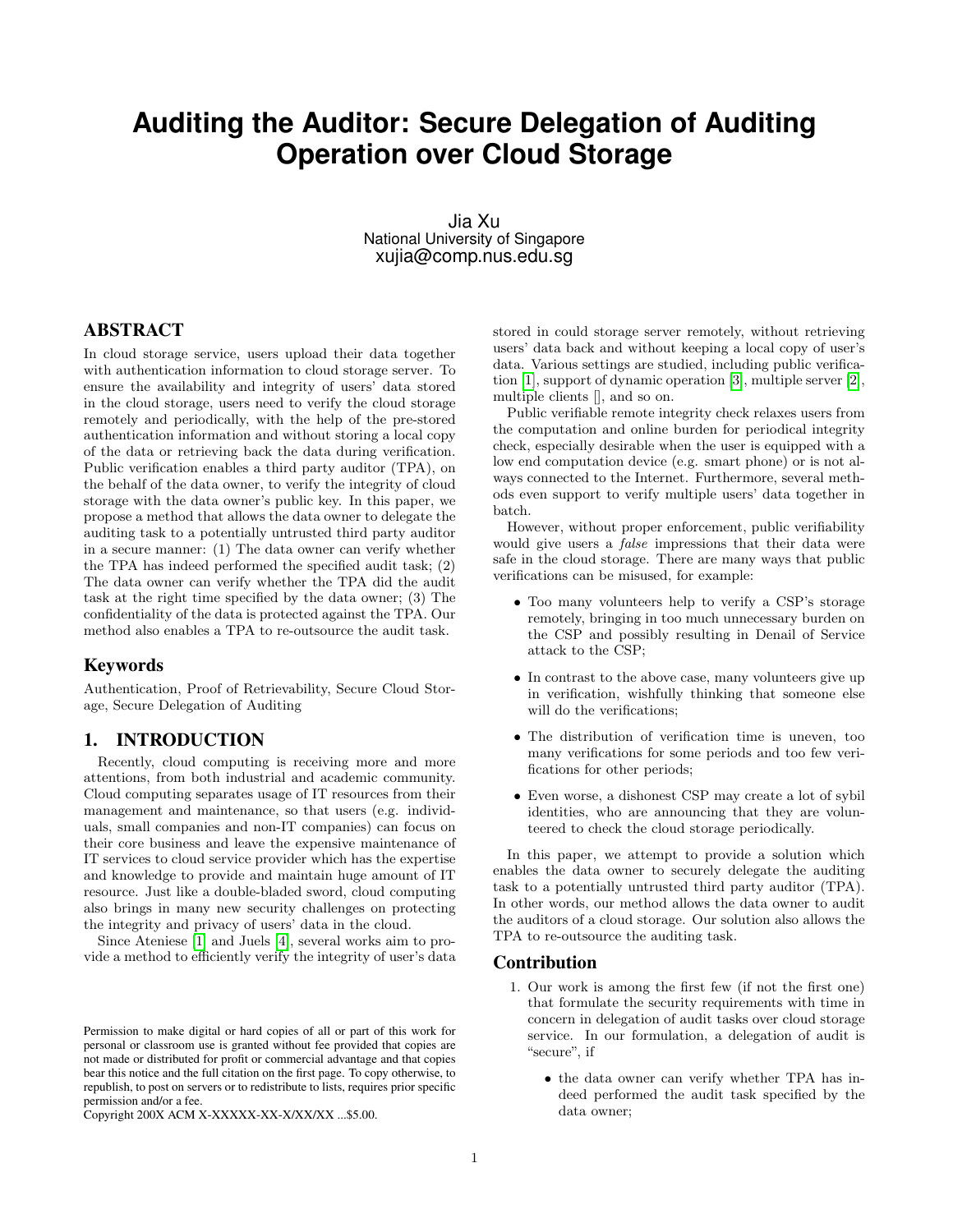- the data owner can verify whether TPA did perform the audit task at the right time specified by the data owner;
- the confidentiality of the data is protected against the TPA and/or the CSP.
- 2. We provide a solution that fulfills the security requirements in the formulation.
- 3. We analyze that our assumption is almost minimum and the performance is efficient.
- 4. We prove that our solution is secure.

## 2. PRELIMINARY AND BACKGROUND

We restate the  $\mathcal{P} \mathcal{O} \mathcal{R}$  [\[4,](#page-4-1) [5\]](#page-4-4) model as below, with slight modifications on notations. We adopt the 1-round verifyprove version in Juels [\[4\]](#page-4-1) for simplicity.

DEFINITION 1 ( $\mathcal{P} \mathcal{O} \mathcal{R}$  [\[4,](#page-4-1) [5\]](#page-4-4)). A Proof Of Retrievability  $(POR)$  scheme consists of four algorithms KeyGen, DEnc, Prove, Verify:

- $(pk, sk) \leftarrow \text{KeyGen}(1^{\kappa})$ . Given security parameter  $\kappa$ , the randomized key generating algorithm outputs a publicprivate key pair (pk, sk)
- $\hat{M} \leftarrow \text{DEnc}(M, sk)$ . Given a data file M and the private key sk, the encoding algorithm DEnc produces the encoded file  $\hat{M}$ .
- $r \leftarrow$  Prove $(\hat{M}, c, pk)$ : Given an encoded file  $\hat{M}$ , a challenge c and the public key pk, the prover algorithm Prove produce a response/proof r.
- {accept, reject}  $\leftarrow$  Verify $(c, r, pk)$ : Given a challenge  $c, a$  response/proof  $r$  and the public key, the verifying algorithm Verify will output either accept or reject.

#### 2.1 Shacham and Waters's Scheme

We describe Shacham and Waters's public verifiable  $\mathcal{P} \mathcal{O} \mathcal{R}$ scheme [\[5\]](#page-4-4) as below.

- KeyGen(1<sup> $\kappa$ </sup>) : Choose a bilinear map  $e : \mathbb{G} \times \mathbb{G} \to \mathbb{G}_T$ , where both  $\mathbb{G}$  and  $\mathbb{G}_T$  are cyclic multiplicative group of prime order  $p$ . Choose two random generators  $q, u$ of the group  $\mathbb{G}$ . Choose a private key x at random from  $\mathbb{Z}_p$ . Set the public key as  $(u, v = g^x) \in \mathbb{G}^2$ .
- $DEnc(M, sk)$ : The file M is divided into blocks  $m_1, m_2, \ldots, m_\ell,$  $m_i \in \mathbb{Z}_p$ , and for each block  $m_i$ , generate an authentication tag  $\sigma_i$  as below

$$
\sigma_i = \mathsf{Tag}(m_i, i) = (h(i)u^{m_i})^x \in \mathbb{G}.
$$

Alice sends the encoded file  $\hat{M} = \{(m_i, \sigma_i)\}\)$  to Bob.

Prove $(\hat{M}, c, pk)$ : Upon receiving a challenge  $c = \{(i, \nu_i) \in$  $[\ell] \times \mathbb{Z}_p$  from the verifier, the prover (i.e. Bob) computes and sends back the response  $(\sigma, \mu)$ :

<span id="page-1-0"></span>
$$
\sigma \leftarrow \prod_{(i,\nu_i)\in c} \sigma_i^{\nu_i}, \quad \mu \leftarrow \sum_{(i,\nu_i)\in c} \nu_i m_i \mod p. \tag{1}
$$

Verify $(c, r = (\sigma, \mu), pk)$ : Verifier outputs accept if

$$
e(\sigma, g) \stackrel{?}{=} e(u^{\mu} \prod_{(i,\nu_i)\in c} h(i)^{\nu_i}, v)
$$
 (2)

Otherwise, the verifier outputs reject.

# 2.2 Blind Technique

Wang et al. [\[7,](#page-4-5)6] proposed a blind technique in addition to Shacham and Water's scheme [\[5\]](#page-4-4), attempting to achieve privacy-preserving third party auditing. With their blind technique, the prover masks the proof for a challenge with some randomness and the verifier is still able to verify the validity of the masked proof.

The key generation and data encoding algorithms of [\[7,](#page-4-5) [6\]](#page-4-6) are the same as Shacham and Water's scheme. We describe their prove-verify algorithms as below:

**BlindProve** : Upon receiving a challenge  $c = \{(i, \nu_i) \in$  $[\ell] \times \mathbb{Z}_p$  from the verifier, Bob computes  $(\sigma, \mu)$  as in equation [\(1\)](#page-1-0). Next, Bob blind<sup>[1](#page-1-1)</sup>  $\mu$  to generate  $\mu'$  in this way: Choose  $r$  at random from  $\mathbb{Z}_p$  and compute  $R = e(u, v)^r$  and  $\gamma = h(R) \in \mathbb{Z}_p$  where  $h : \mathbb{G}_T \to \mathbb{Z}_p$ is some secure hash function:

<span id="page-1-2"></span>
$$
\mu' = r + \gamma \mu \mod p \tag{3}
$$

Bob sends  $(\sigma, \mu', R)$  to the verifier.

BlindVerify : Verifier performs the following equality check:

$$
R \cdot e(\sigma^{\gamma}, g) \stackrel{?}{=} e(u^{\mu'} \cdot \left(\prod_{(i,\nu_i)\in c} h(i)^{\nu_i}\right)^{\gamma}, v) \quad (4)
$$

#### <span id="page-1-3"></span>*2.2.1 Exclude-Attack*

We found that a curious TPA can verify whether the hidden linear combination  $\mu$  of file blocks  $m_i$  is equal to any particular value, using only information  $((\mu', R)$  and public key) that he/she is allowed to access.

TPA has  $(\mu', R, p)$ . Given a guess  $\hat{\mu}$ , TPA computes  $\gamma =$  $h(R)$  and finds a value  $\hat{r} \in \mathbb{Z}_p$  by solving the equation

$$
\mu' = \hat{r} + \gamma \hat{\mu} \mod p.
$$

TPA can confirm that  $\hat{\mu} = \mu$ , if and only if  $e(u, v)^{\hat{r}} = R$ . If the selected file blocks  $m_i$ 's have low entropy, then TPA could be able to find the values of  $m_i$  by brute-force search. This violates the authors' claim that their scheme does not assume additional property on the data file.

## 3. FORMULATION

## 3.1 Motivations and Observations

*Integrity verification and data accessing cannot be completely separated..* Before accessing data, the user has to verify the downloaded data locally, even if he/she has performed the auditing task periodically or delegated the audit task to a third party. This is in contrast with the claim in [TPA, infocom 10]. Without local checking, a malicious CSP can inevitably cheat and provide the user altered data with non-negligible probability, no matter what remote integrity check schemes are deployed. Suppose the data owner/verifier will initial  $poly(\kappa)$  number of interactions with the CSP, and each interaction is either for verification or data retrieval. A

<span id="page-1-1"></span><sup>&</sup>lt;sup>1</sup>Note that the newer eprint paper [\[6\]](#page-4-6) gives an improved version of blind technique than the INFOCOM conference paper [\[7\]](#page-4-5). Here we presents the eprint version. In the conference paper version, in equation  $(3)$ , the positions of r and  $\mu$  are swapped and thus the verification is different accordingly.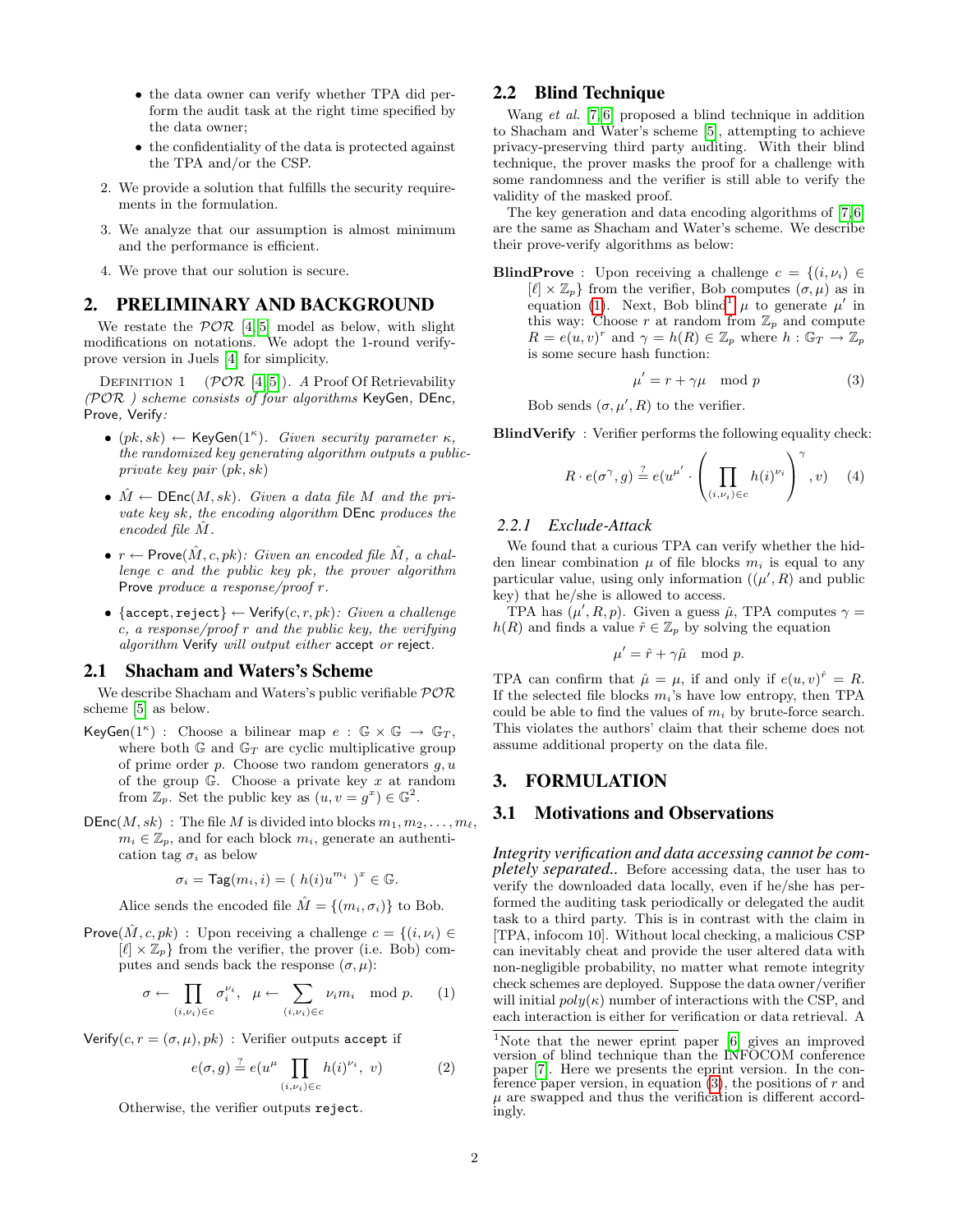malicious CSP may cheat in this way: Choose a random i from interval  $[1, poly(\kappa)]$ , forge a wrong response in i-th interaction and follow the protocol honestly in all other sessions. Such CSP will always win by feeding data owner with wrong data, with non-negligible probability  $N/poly(\kappa)$ where  $N$  is the number of retrievals. Furthermore, if CSP is able to distinguish verification from retrival, he/she will win with even higher probability.

*Timing is essential in remote integrity check of cloud storage.* If data are corrupt and no longer "retrievialbe" in the cloud server, the data owner should know this at soon as possible. So that he/she can take counter-measure in time, to minimize the loss. Without timing concern, users can always download the (partial) data from CSP, verify the integrity of data locally, before using the data. If data owner eventually does not retrieval the data, it does not matter whether the data in the cloud is intact or not. A dishonest TPA may have incentive to perform all audit tasks specified by the data owner within a short period, to decrease his/her Internet connection time.

*Auditors themselves should be audited.* Auditors may have incentive to execute a partial audit task specified by the data owner, or execute the audit task at time which fit their own interests. Furthermore, the CSP may collude with the auditors or just create some sybil identites, who are vulunteer to be the auditors. In order to ensure they faithfully accomplish their promise on auditing the cloud storage at right time, auditors themselves should be audited.

*Scope.* : DOS (Denial of Service) attack is out of range of this paper (1) If the DOS attack is launched by the Cloud Storage Server or the designated third party auditor, there is no technical way to resolve it. In real world applications, this could be handled by law system. (2) If the DOS attack is launched by outside attackers, besides plenty of existing solutions against DOS attack, our system may have a simple solution: the Cloud Storage Server only responds to auditors who are authorized by the data owner.

Frame attack between Cloud Storage Server and Third Party Auditor: We will deal with it.

Frame attack by data owner can be dealed with.

## 3.2 Limitation of Previous work

Wang *et al.* [\[7\]](#page-4-5) proposed to a method to protect data confidentiality against the TPA. However, their security model is weak:

- In their model, both CSP and TPA are semi-trusted. Precisely, they trust TPA in auditing and trust CSP in data confidentiality; they do not trust TPA in data confidentiality and do not trust CSP in maintaining data integrity.
- Their privacy protection is also weak. Although they showed that their blind technique prevents TPA from recovering the original data through auditing process (Theorem 2 of their paper), they did not analyze whether their blind technique reveals any partial information about the original data. We found that, in their scheme, the TPA is able to verify that whether the original data equal to any particular value, with only information that he/she is allowed to access. Such ability

to evaluate equality predicate over blinded data could be a serious vulnerability when the entropy of some data blocks is very low. Although this issue can be mitigated by compressing the whole data file before outsourcing, this potential weakness may suggest that a stronger privacy requirement is desired in such applications.

# 3.3 Definitions

**System Model.** Our system consists of three parties: data owner Alice who has a large amount of data to backup, cloud service provider (CSP) Bob who provides cloud storage service, third party auditor Charlie who promises to help Alice to audit the integrity of Bob's cloud storage periodically. Typically, Alice is equipped with a low end computer device (e.g. a smart phone), Bob and Charlie have more powerful computation resource.

*Trust mode and Security goal.* We trust in Alice, and do not trust in Bob or Charlie. We aim to verify whether Bob and Charlie have provided specified services to Alice as they promised, and provide privacy protection on the outsourced data against TPA Charlie or/and CSP Bob.

We assume the communication channels are secure. As we have discussed, both DOS attack and frame attack between Bob and Charlie are out of our focus. We remark that, these are just for simplicity of presentation, instead of limitation of our solution.

Let T be the domain of timestamps w.r.t. a particular minimum time unit (e.g. minute). We define an "audit" plan as below.

DEFINITION 2 (AUDIT PLAN). An audit plan of size  $m$ w.r.t. a POR scheme  $\mathcal E$  is a pair of vectors  $\{T, C\} \in \mathbb{T}^m$   $\times$  $\mathbb{C}^m$ , where  $\mathbb C$  is the set of all possible chanllenges in  $\mathcal E$ ,  $\mathbf T =$  $(t_1, \ldots, t_m) \in \mathbb{T}^m$  is a vector of time points  $t_i$ 's, such that  $t_1 \leq t_2 \ldots \leq t_m$ , and  $\mathbf{C} = (c_1, \ldots, c_m) \in \mathbb{C}^m$  is a vector of  $m$   ${\mathcal E}\mbox{-}challenges.$ 

In addition to a  $\mathcal{P} \mathcal{O} \mathcal{R}$  scheme, we define an "audit protocol". Let  $\Delta$  be a time interval aggreed by all of the three parties, such that one audit task should be complished within ∆ time, including all computation time and network transimission time and with reseasonable safe margin.

DEFINITION 3 (AUDIT PROTOCOL). An audit protocol  $w.r.t.$  a  $POR$  scheme  $E$  consists of three phases (ReleasePlan, ExecutePlan, ReviewPlan), and each phase is described as below.

- ReleasePlan: The data owner Alice chooses an audit  $plan \mathbf{P} = {\mathbf{T} = (t_1, \ldots, t_m), \mathbf{C} = (c_1, \ldots, c_m)} \in \mathbb{T}^m \times$  $\mathbb{C}^m$  of size  $m,$  and sends an encoded plan  $\hat{\mathbf{P}}$  of the audit plan P to TPA Charlie.
- $\bullet$  ExecutePlan: At each time  $t_i$ , TPA Charlie is able to recover the corresponding  $\mathcal{E}\text{-}challenge$   $c_i$  from  $\mathbf{P}\text{.}$  TPA Charlie sends  $c_i$  to CSP Bob and Bob replys with response  $r_i \leftarrow \text{Prove}(\hat{M}, c_i, pk)$ , where the encoded file  $\hat{M}$  is generated by Alice and stored by Bob. Charlie commits  $r_i$  in the allowed time interval  $[t_i, t_i + \Delta]$ .
- ReviewPlan: After time  $t_m+\Delta$ , Alice may verify whether Charlie has indeed performed the i-th audit task in the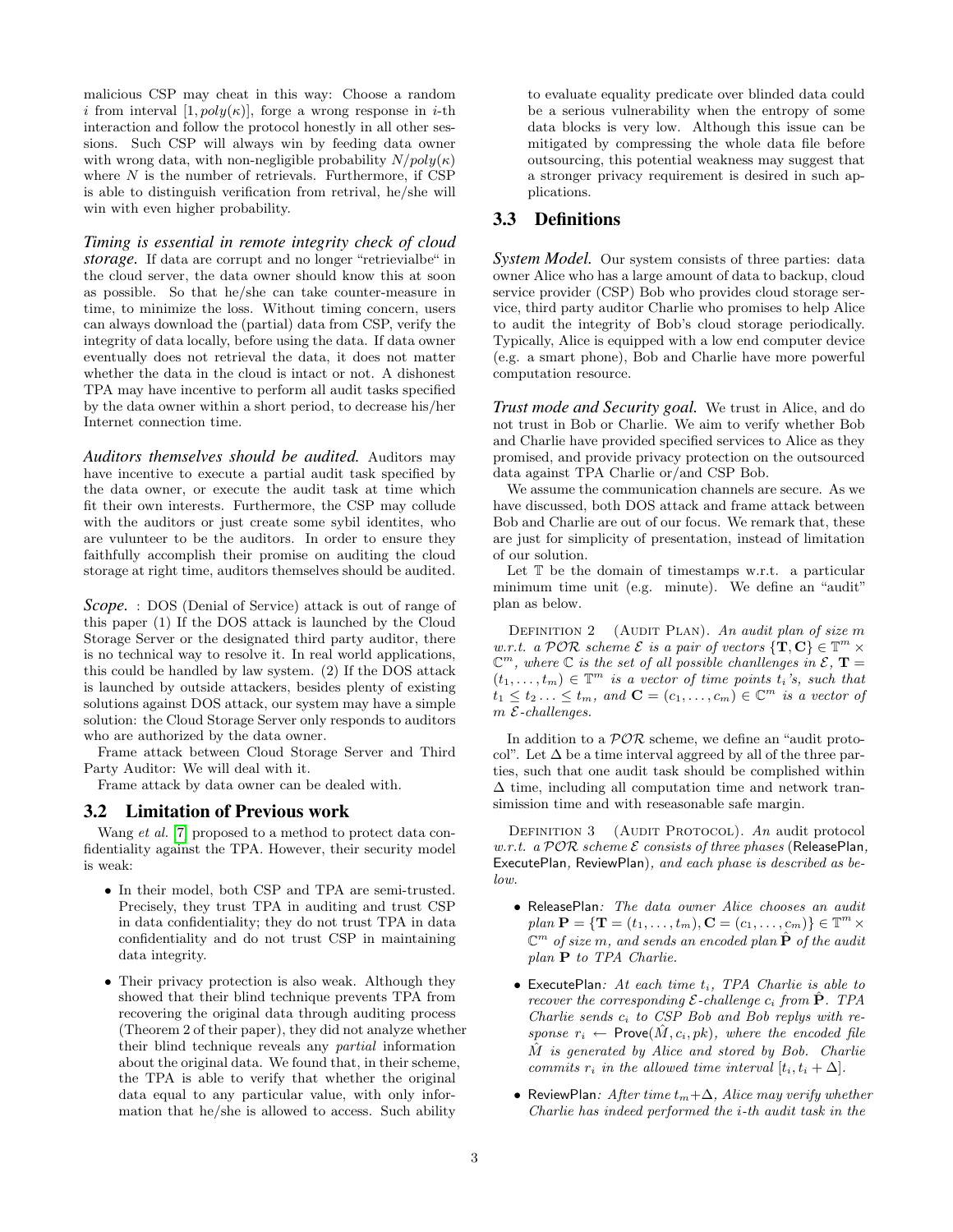plan **P** during the specified time interval  $[t_i, t_i + \Delta]$ . Possibly, Alice may interact with CSP Bob. If the verification succeeds, Alice outputs accept; otherwise outputs reject.

It is required that, the data owner Alice is only involved in  $O(1)$  rounds of interactions during all of the three phases.

DEFINITION 4 (TIMED-SECURE). Let  $P =$  (ReleasePlan, ExecutePlan, ReviewPlan) be a audit protocol.

- P is Backward-Timed-Secure: If there exists some  $j \in$ [m], such that TPA Charlie performs the j-th audit task (more precisely, TPA can obtain the challenge  $c_j$ ) before time  $t_j$ , then with overwhelming high probability, Alice will reject in the ReviewPlan phase.
- P is Forward-Timed-Secure: If there exists some  $j \in$ [m], such that TPA Charlie performs the j-th audit task (more precisely, TPA obtained the response  $r_j$  for challenge  $c_j$ ) after time  $t_j + \Delta$ , then with overwhelming high probability, Alice will reject in the ReviewPlan phase.

<span id="page-3-0"></span>DEFINITION 5. Let  $\mathcal E$  be a secure  $\mathcal P\mathcal O\mathcal R$  scheme. An audit  $protocol$  (ReleasePlan, ExecutePlan, ReviewPlan)  $w.r.t.$   $\mathcal{E}$  is verifiable, if the following conditions are satisfied:

- Correctness: If both Bob and Charlie follow the protocol exactly and Bob's storage is intact, then Alice will always accept in the ReviewPlan phase.
- Soundness:
	- The audit protocol is both Backward-Timed-Secure and Forward-Timed-Secure.
	- If for some  $j \in [m]$ , the response  $r_j$  presented by  $TPA$  for challenge  $c_i$  is not valid (i.e. cannot pass the POR verification), then with overwhelming high probabiity, Alice will reject in the ReviewPlan phase.

<span id="page-3-1"></span>DEFINITION 6 (SEMANTIC-SECURE). A POR scheme  $\mathcal{E} =$ (KeyGen, DEnc, Prove, Verify) is semantic secure *against the* TPA, if: Alice runs the key generating algorithm KeyGen to produce a public-private key pair (pk, sk). Given the public key pk, adversary A chooses two equal length data files  $M_0, M_1$ . Alice chooses a random bit  $b \in \{0, 1\}$  and encodes  $M_b$  to obtain  $M^*$  using the data encoding algorithm DEnc. Alice sends the encoded data file M<sup>\*</sup> to CSP Bob. The adversary checks for integrity of Bob's storage remotely, using POR-verification. Eventually, adversary outputs a guess  $b' \in \{0, 1\}$ . We have  $Pr[b = b'] \leq 1/2 + negl(\kappa)$ .

# 4. OUR SCHEME

Background on Brent and Shacham Scheme ReleasePlan, ExecutePlan, ReviewPlan

TimeServer,ReceiveServer

*Time Server.* A time-server is associated with a domain  $\mathbb{T}$ of timestamps and an IBE public-private key pair  $(tpk, tsk)$ , where  $tpk$  is publicly available and  $tsk$  is kept secret by the time server. At each time point  $t \in \mathbb{T}$ , the time server broadcasts the decryption key w.r.t. the identity  $t$ . The time server does nothing else.

*Receive Server.* A receive-server has a large storage. Once receiving a message Msg designating for receiver Rev from a sender Snd at time t, the receive-server will record  $(t, \text{Rev}, \text{Snd}, \text{Msg})$ in his/her storage. The receiver-server also allows the designated receiver to retrieve their message. In real world application, we may adopt a reliable email server to play the role of receive-server.

We remark that, both time-server and receive-server are "independent" on our scheme, in the sense that: (1) both servers are not set-uped by our scheme; (2) both servers provide generic service and are not exclusive or dedicated to our scheme; (3) both servers are always unaware of the existence of our scheme.

Let  $\mathcal{E} =$  (KeyGen, DEnc,  $\langle \mathcal{P}, \mathcal{V} \rangle$ 

- Setup: Alice runs key generating algorithm  $\mathcal{E}$ .KeyGen to generate public-private key pair  $(pk, sk)$ . Given a data file, Alice preprocesses the data file in two steps:
	- encode the data file using error-correcting code (e.g. Reed Soloman Code)
	- divide the data file into blocks and encrypt each block using a semantic secure public key encryption scheme (or a symmetric encryption scheme, e.g. AES).

Let  $X = (x_1, x_2, \ldots, x_\ell), x_i \in \mathbb{Z}_p$  for each  $1 \leq i \leq \ell$ , be the resulting file. Then Alice runs data encoding algorithm  $\mathcal{E}$ . DEnc to generate authentication tags  $\Phi =$  $\{\sigma_i\}$ . Alice sends  $\{(i, x_i, \sigma_i)\}$  to Bob.

• ReleasePlan: Alice choose m time points  $t_1 \leq t_2 \ldots \leq$  $t_m$  from T, and chooses m  $\mathcal{E}\text{-challenges } (c_1, \ldots, c_m)$  at random. For each  $\lambda \in [m]$ , Alice encrypts  $c_{\lambda}$  using the Timed-Release Encryption scheme:

$$
C_{\lambda} \leftarrow \mathsf{TEnc}(c_{\lambda}, t_{\lambda})
$$

Alice sends the coded audit plan  $\{(t_\lambda, C_\lambda): 1 \leq \lambda \leq$ m} to TPA Charlie.

• ExecutePlan: At time  $t_{\lambda}$ ,  $1 \leq \lambda \leq m$ , TPA Charlie receives the decryption key  $K_{\lambda}$  for  $t_{\lambda}$ , and decrypts  $C_{\lambda}$  to obtain the challenge  $c_{\lambda}$ :

$$
c_{\lambda} \leftarrow \mathsf{TDec}(C_{\lambda}, K_{\lambda})
$$

TPA Charlie, who is taking the role of verifer, interacts with the CSP Bob, who is taking the role of prover, to execute the interactive algorithm  $\langle \mathcal{P}(c_{\lambda}), \mathcal{V}(X, {\{\sigma_i\}})\rangle$ . TPA Charlie obtains reply  $r_{\lambda} = (\Sigma_{\lambda}, \mu_{\lambda})$  for the challenge  $c_i$  from CSP Bob. TPA Charlie sends  $Msg_\lambda =$  $(\lambda, r_\lambda)$  to Receive Server.

An authorized verifier may interact with CSP Bob by running algorithm  $P, V$  to audit the integrity of Alice's data in Bob's storage.

- ReviewPlan:
	- Alice retrieves  $\{(T_{\lambda}, \text{Rev} = Alice, \text{Snd} = Charlie,$  $\text{Msg}_{\lambda} = (\lambda, r_{\lambda}) : 1 \leq \lambda \leq m$  from the Receive Server.
	- Alice chooses a vector  $w = (w_1, \ldots, w_m)$  of size m at random from  $(\mathbb{Z}_p)^m$ . Construct a matrix  $\boldsymbol{M} = (m_{\lambda,j})_{m \times \ell}$ , such that  $m_{\lambda,j} = \nu_j$  if  $(j, \nu_j) \in$  $c_{\lambda}$ , otherwise  $m_{\lambda,j} = 0$ . Let the vector  $\gamma =$  $(\gamma_1, \ldots, \gamma_\ell) = \mathbf{w} \times M$  be the multplication of vector  $w$  and matrix  $M$ .